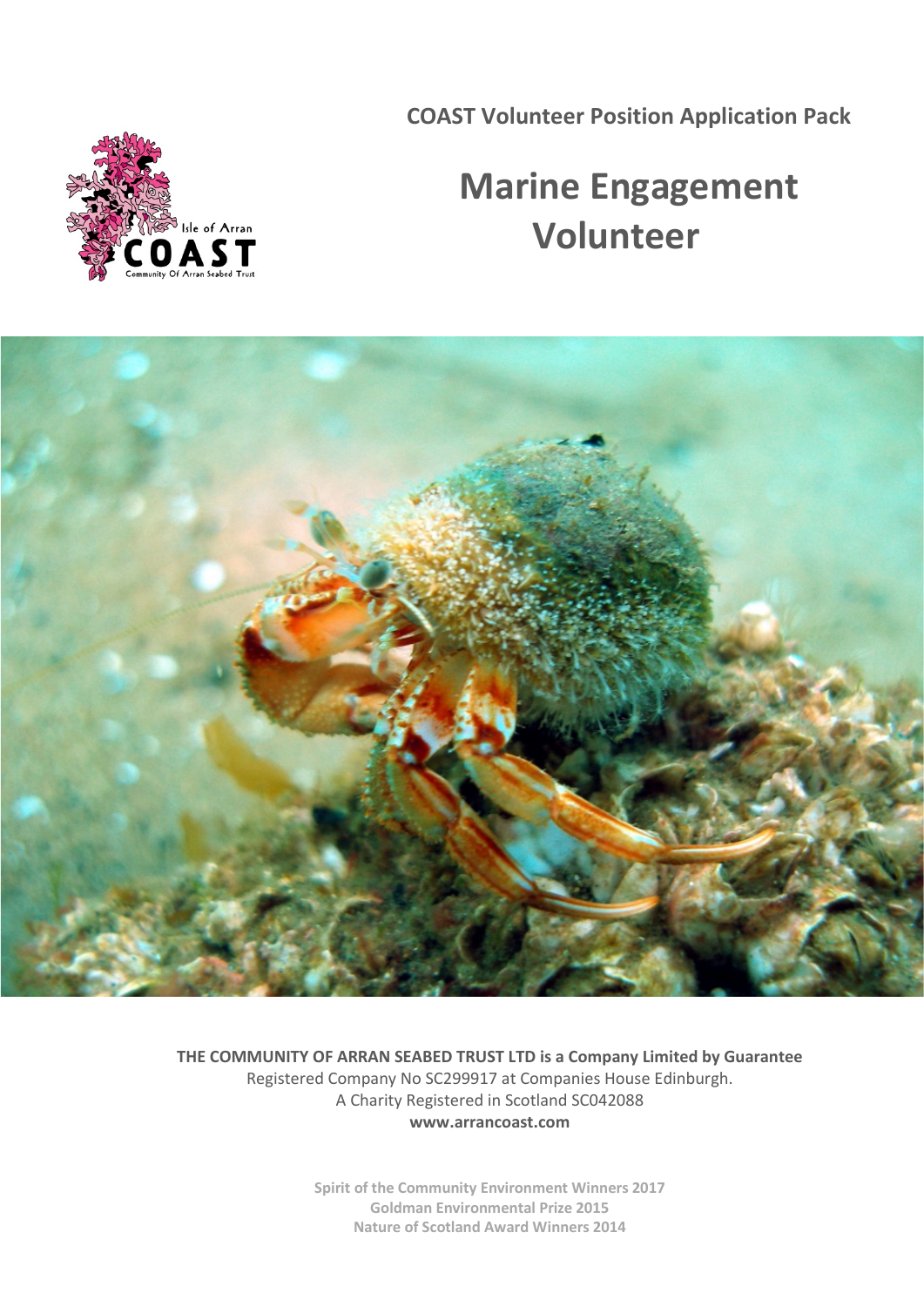| <b>POSITION TITLE:</b> | Marine Engagement Volunteer                                                       |
|------------------------|-----------------------------------------------------------------------------------|
| <b>REPORTS TO:</b>     | <b>COAST Staff Member</b>                                                         |
| <b>DURATION:</b>       | Minimum 4 weeks; start/end dates & duration negotiable for right candidate.       |
| <b>HOURS:</b>          | 37.5 hours a week (including regular weekend work and some evenings as required). |
| <b>LOCATION:</b>       | COAST Discovery Centre, Lamlash, Isle of Arran                                    |

Do you have the skills and enthusiasm to help COAST at their Discovery Centre on the shores of Arran's communityled No Take Zone and Marine Protected Area? We are seeking full-time volunteers to assist with the running of the Discovery Centre during our busy summer period.

#### **Community of Arran Seabed Trust (COAST)**

Based on the Isle of Arran, COAST is a multi-award-winning marine conservation group restoring the health and diversity of Arran's inshore waters. Embedded in and driven by our island community we established Scotland's first and only community-led No Take Zone in 2008 and the South Arran Marine Protected Area in 2016, before opening the COAST Discovery Centre in 2018.

COAST is a small organisation with an enthusiastic staff and volunteer team committed to the full realisation of the environmental, social and economic potential of our MPA and the progressive development of Clyde marine management. The COAST Discovery Centre is a vital asset to help us achieve our goals, providing a unique opportunity for the public to connect to our seas and discover how they can make a difference to marine conservation.

#### **Main duties**

The volunteer will focus on meeting and greeting locals and tourists to the Discovery Centre, involving them with our marine environment and community in various ways. You will ensure visitors have the warmest welcome to our centre and experience a positive visitor experience.

First and foremost, this role is Front of House at the Discovery Centre, greeting people, answering questions and managing purchases and bookings. Where possible and as need dictates, we will seek your assistance with shore scrambles, marine tank sessions, community events pop-up events, research activities and snorkelling sessions. In addition, you may be asked to assist with:

- Developing content (written, visual and audio-visual) and uploading to our website and social media channels.
- Event and workshop planning/organisation/logistics and volunteer management.
- Database development and maintenance, updating our interactive map, merchandise management and administration tasks.
- Assisting with any other designated tasks to support the COAST team.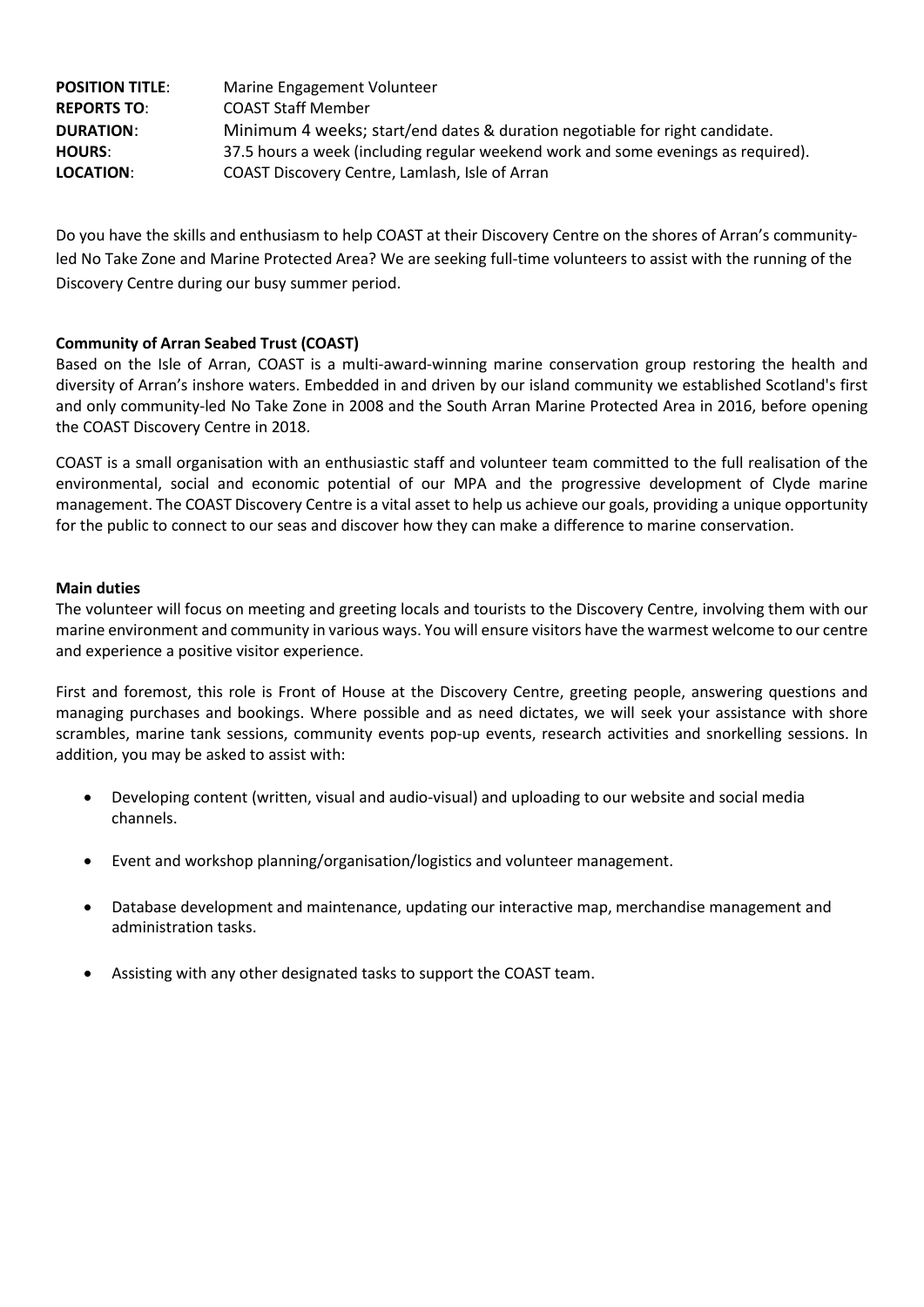## **The person – qualifications, knowledge and experience**

We are looking for a volunteer to work closely with staff, local volunteers and research students to support the dayto-day running of our Discovery Centre in high season. We are seeking highly motivated individuals to join our friendly team this summer. This role will involve being the first point of contact for our visitors and volunteers, so it is essential the volunteer projects a positive and knowledgeable image of COAST and ensure everyone who visits or calls feels welcome and is well attended.

#### **Essential**

- Commitment to conserving and restoring Scotland's marine environment.
- A degree or post-graduate level qualification in a relevant discipline or practical experience and knowledge in at least one of these fields; marine science/environmental education/conservation.
- Excellent written and oral communication skills, confident talking in public and leading groups.
- An adaptable self-starter and problem-solver able to enthuse and motivate volunteers and the wider community.
- Keen awareness of health and safety issues and the ability to think and act quickly when confronted with emergencies.
- IT literate and competent user of Microsoft Office and other commonly-used software packages.
- Excellent organisational skills.
- Happy to work outdoors in all weathers, the work may involve walking on difficult to access rocky intertidal areas.
- Fluent in English (spoken and written).

#### **Desirable**

- Full, clean, valid driving licence.
- Experience of working in the NGO/third sector.
- Competent in video editing, graphic design, and ArcGIS mapping and Storymap.
- Experience using Wordpress content management systems and blogs.
- Experience with aquariums/marine tanks and underwater ROV's/drones.
- Experience leading snorkelling groups.
- Experience with scuba cylinder air fill stations.
- An up-to-date understanding and knowledge of marine environmental issues and current policy (Scotland, UK and EU).
- Current First Aid Certificate.
- Disclosure Scotland, basic or higher level clearance.

#### **Professional development and learning context**

- We aim to provide our volunteers with a supportive and positive environment and a clear work programme so that you can make the most of your time volunteering with us.
- Learn how a well-established and recognised community marine conservation organisation operates at our stunning location in Lamlash Bay.
- Develop the skills to confidently plan, set up and deliver the day-to-day activities of a busy visitor centre, including retail, education and exhibition areas.
- Peer-to-peer learning on the job with our staff and community volunteers.
- You will receive any other appropriate training if and when opportunities arise during the season.